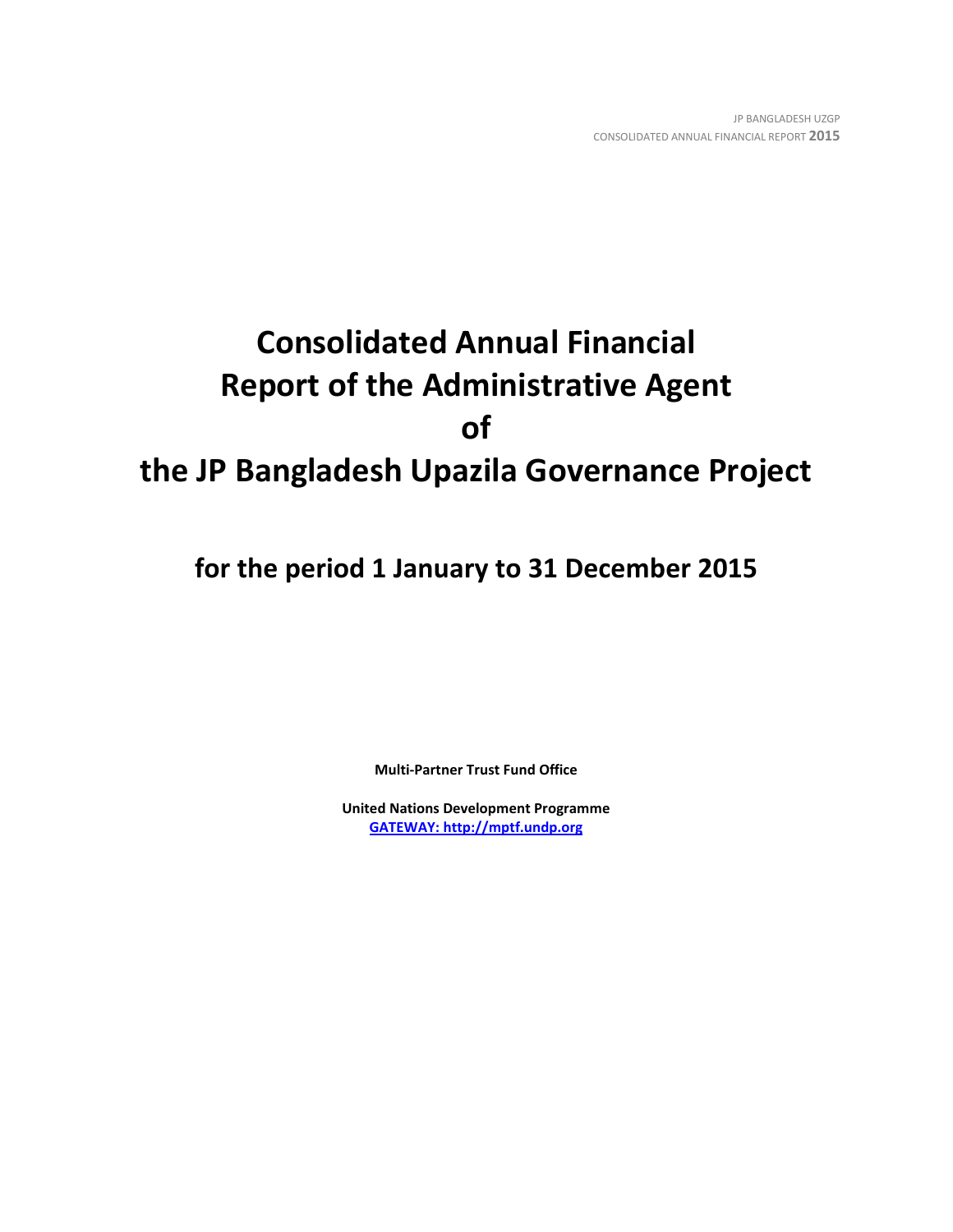JP BANGLADESH UZGP CONSOLIDATED ANNUAL FINANCIAL REPORT **2015**

# **PARTICIPATING ORGANIZATIONS CONTRIBUTORS**



United Nations Capital Development



SWISS AGENCY FOR DEVELOPMENT & COOPERATION



United Nations Development Programme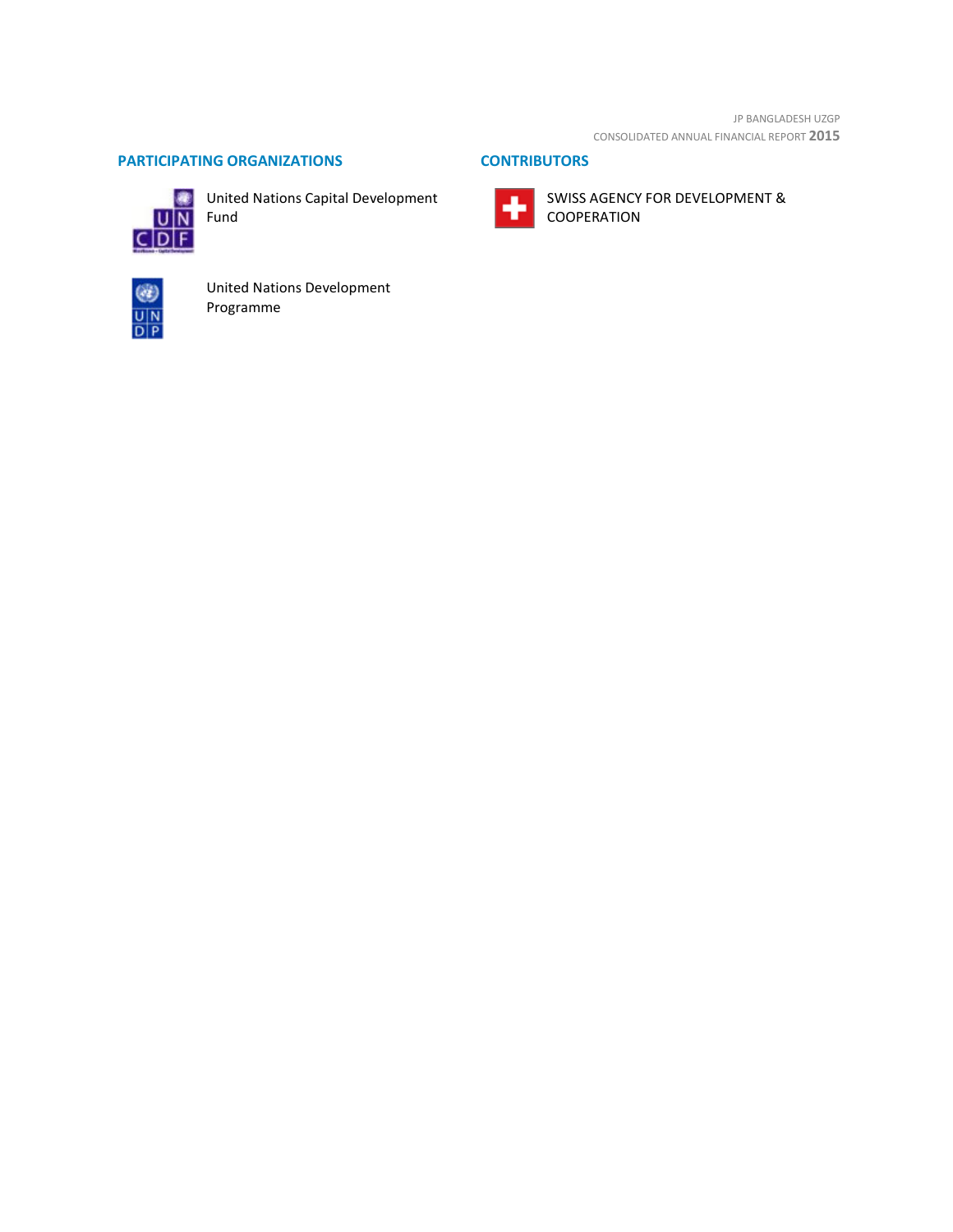#### **DEFINITIONS**

#### **Allocation**

Amount approved by the Steering Committee for a project/programme.

#### **Approved Project/Programme**

A project/programme including budget, etc., that is approved by the Steering Committee for fund allocation purposes.

### **Contributor Commitment**

Amount(s) committed by a donor to a Fund in a signed Standard Administrative Arrangement with the UNDP Multi-Partner Trust Fund Office (MPTF Office), in its capacity as the Administrative Agent. A commitment may be paid or pending payment.

#### **Contributor Deposit**

Cash deposit received by the MPTF Office for the Fund from a contributor in accordance with a signed Standard Administrative Arrangement.

#### **Delivery Rate**

The percentage of funds that have been utilized, calculated by comparing expenditures reported by a Participating Organization against the 'net funded amount'.

#### **Indirect Support Costs**

A general cost that cannot be directly related to any particular programme or activity of the Participating Organizations. UNDG policy establishes a fixed indirect cost rate of 7% of programmable costs.

#### **Net Funded Amount**

Amount transferred to a Participating Organization less any refunds transferred back to the MPTF Office by a Participating Organization.

### **Participating Organization**

A UN Organization or other inter-governmental Organization that is an implementing partner in a Fund, as represented by signing a Memorandum of Understanding (MOU) with the MPTF Office for a particular Fund.

### **Project Expenditure**

The sum of expenses and/or expenditure reported by all Participating Organizations for a Fund irrespective of which basis of accounting each Participating Organization follows for donor reporting.

### **Project Financial Closure**

A project or programme is considered financially closed when all financial obligations of an operationally completed project or programme have been settled, and no further financial charges may be incurred.

# **Project Operational Closure**

A project or programme is considered operationally closed when all programmatic activities for which Participating Organization(s) received funding have been completed.

#### **Project Start Date**

Date of transfer of first instalment from the MPTF Office to the Participating Organization.

# **Total Approved Budget**

This represents the cumulative amount of allocations approved by the Steering Committee.

#### **US Dollar Amount**

The financial data in the report is recorded in US Dollars and due to rounding off of numbers, the totals may not add up.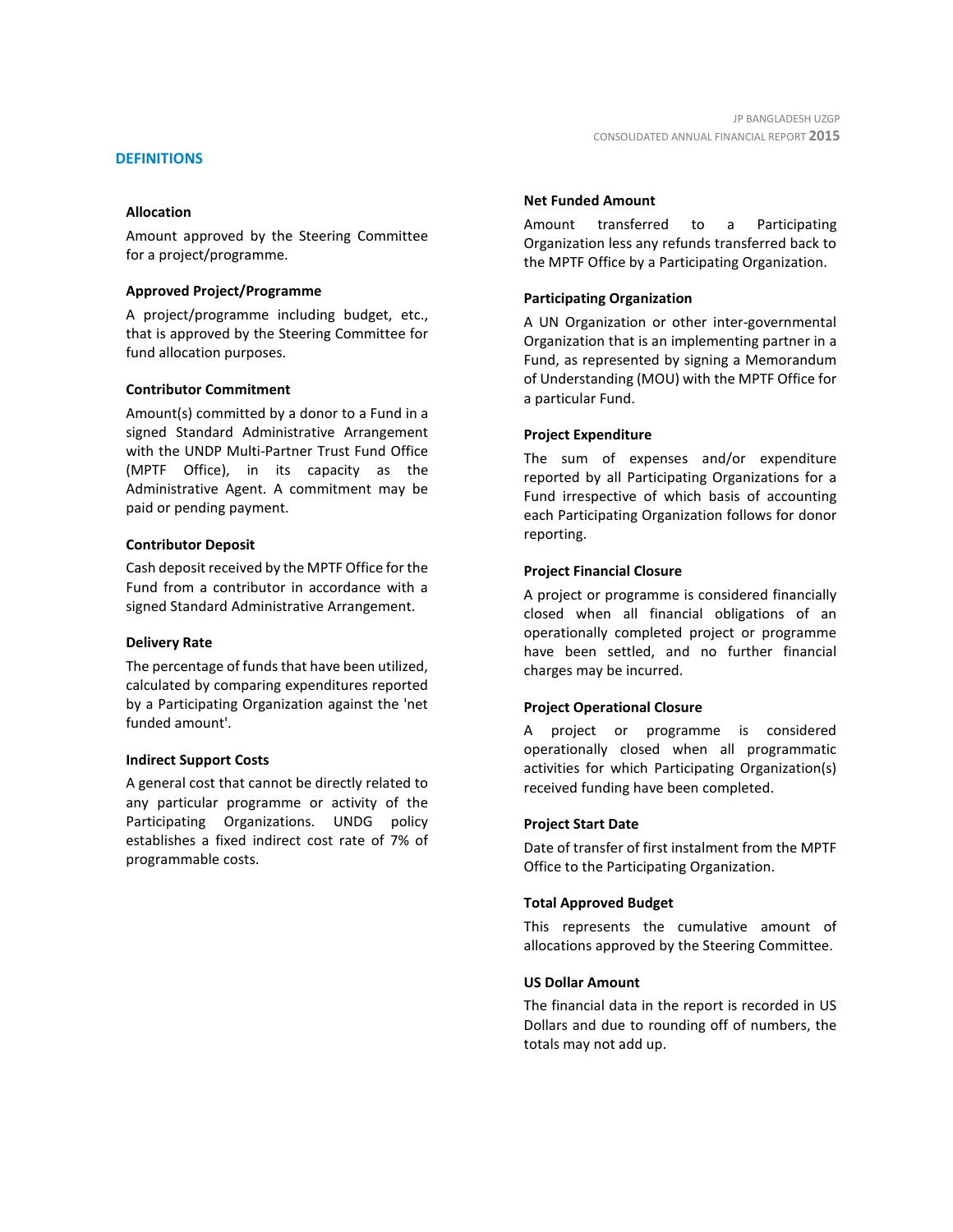#### **2015 FINANCIAL PERFORMANCE**

This chapter presents financial data and analysis of the JP Bangladesh Upazila Governance Project using the pass-through funding modality as of 31 December **2015**. Financial information for this Fund is also available on the MPTF Office GATEWAY, at the following address: [http://mptf.undp.org/factsheet/fund/JBD10.](http://mptf.undp.org/factsheet/fund/JBD10) 

#### **1. SOURCES AND USES OF FUNDS**

As of 31 December **2015**, **1** contributors have deposited US\$ **4,920,420** in contributions and US\$ **7,092** has been earned in interest,

bringing the cumulative source of funds to US\$ **4,927,513.**

Of this amount, US\$ **4,871,216** has been transferred to **2** Participating Organizations, of which US\$ **4,705,430** has been reported as expenditure. The Administrative Agent fee has been charged at the approved rate of 1% on deposits and amounts to US\$ **49,204**. Table 1 provides an overview of the overall sources, uses, and balance of the JP Bangladesh UZGP as of 31 December **2015**.

#### **Table 1. Financial Overview, as of 31 December 2015 (in US Dollars)**

|                                                           | Annual 2014 | Annual 2015 | <b>Cumulative</b> |
|-----------------------------------------------------------|-------------|-------------|-------------------|
| <b>Sources of Funds</b>                                   |             |             |                   |
| <b>Gross Contributions</b>                                | 1,092,071   | 1,357,164   | 4,920,420         |
| Fund Earned Interest and Investment Income                | 284         | 594         | 7,092             |
| Interest Income received from Participating Organizations |             |             |                   |
| Refunds by Administrative Agent to Contributors           |             |             |                   |
| Fund balance transferred to another MDTF                  |             |             |                   |
| <b>Other Revenues</b>                                     |             |             |                   |
| <b>Total: Sources of Funds</b>                            | 1,092,355   | 1,357,757   | 4,927,513         |
| <b>Use of Funds</b>                                       |             |             |                   |
| <b>Transfers to Participating Organizations</b>           | 773,697     | 1,651,045   | 4,871,216         |
| Refunds received from Participating Organizations         |             |             |                   |
| <b>Net Funded Amount to Participating Organizations</b>   | 773,697     | 1,651,045   | 4,871,216         |
| <b>Administrative Agent Fees</b>                          | 10,921      | 13,572      | 49,204            |
| Direct Costs: (Steering Committee, Secretariatetc.)       |             |             |                   |
| <b>Bank Charges</b>                                       | 6           | 0           | 30                |
| Other Expenditures                                        |             |             |                   |
| <b>Total: Uses of Funds</b>                               | 784,623     | 1,664,617   | 4,920,449         |
| Change in Fund cash balance with Administrative Agent     | 307,731     | (306, 860)  | 7,063             |
| Opening Fund balance (1 January)                          | 6,192       | 313,923     |                   |
| <b>Closing Fund balance (31 December)</b>                 | 313,923     | 7,063       | 7,063             |
| Net Funded Amount to Participating Organizations          | 773,697     | 1,651,045   | 4,871,216         |
| Participating Organizations' Expenditure                  | 1,040,127   | 1,627,335   | 4,705,430         |
| <b>Balance of Funds with Participating Organizations</b>  |             |             | 165,785           |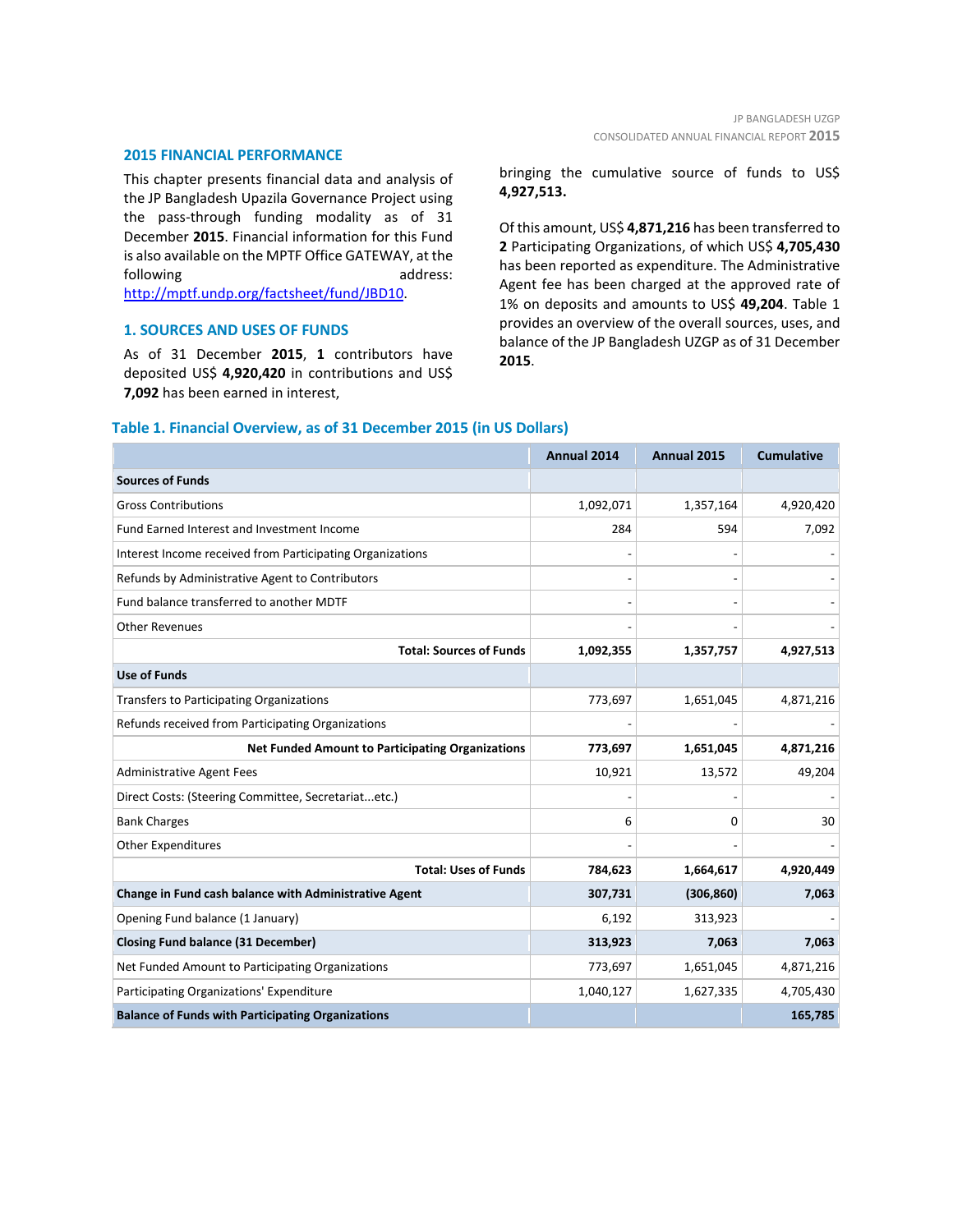# **2. PARTNER CONTRIBUTIONS**

Table 2 provides information on cumulative contributions received from all contributors to this Fund as of 31 December **2015**.

# **Table 2. Contributors' Deposits, as of 31 December 2015 (in US Dollars)**

| <b>Contributors</b>                        | <b>Prior Years</b><br>as of 31-Dec-2014 | <b>Current Year</b><br>Jan-Dec-2015 | Total     |
|--------------------------------------------|-----------------------------------------|-------------------------------------|-----------|
| SWISS AGENCY FOR DEVELOPMENT & COOPERATION | 3,563,257                               | 1,357,164                           | 4,920,420 |
| <b>Grand Total</b>                         | 3,563,257                               | 1,357,164                           | 4,920,420 |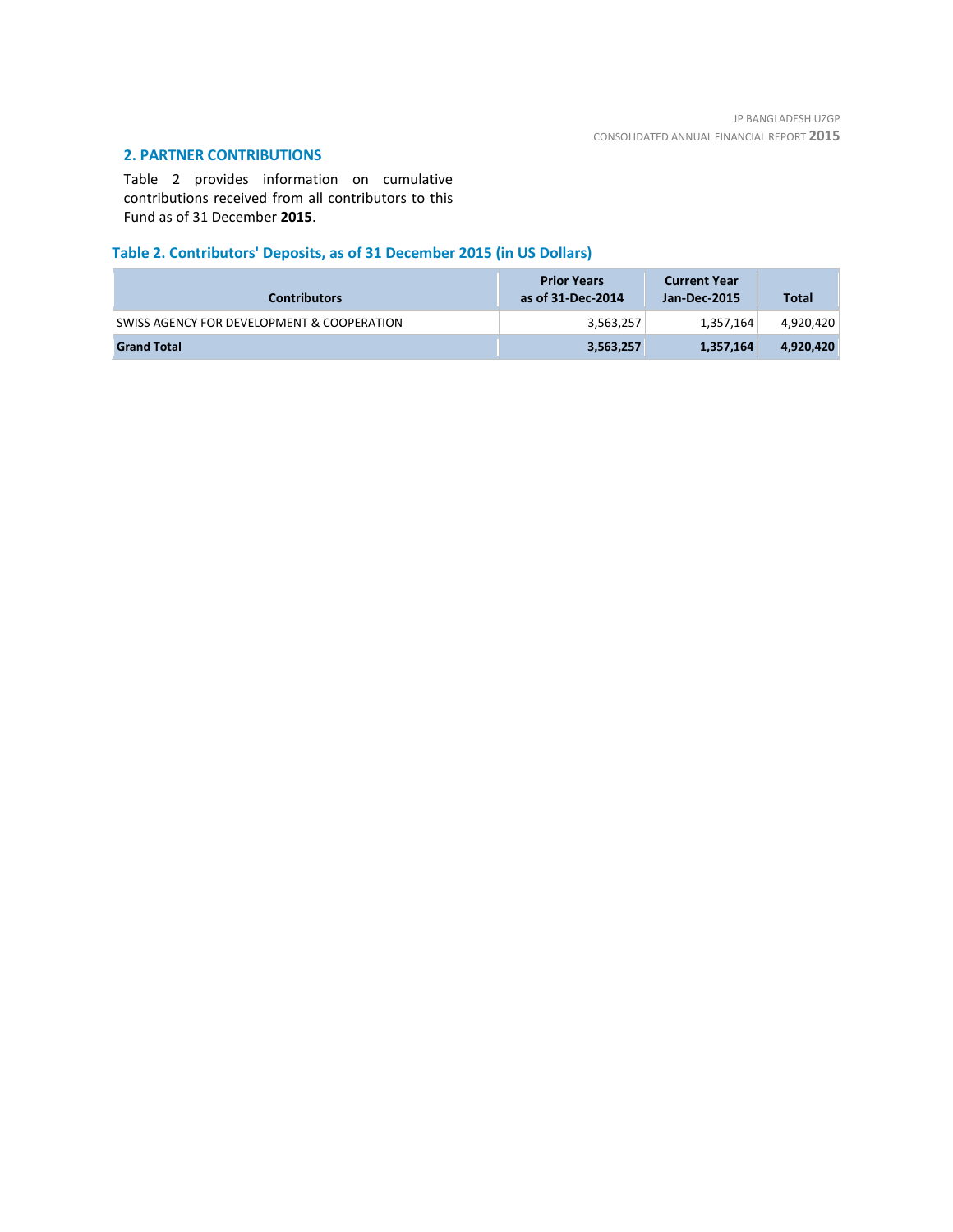#### **3. INTEREST EARNED**

Interest income is earned in two ways: 1) on the balance of funds held by the Administrative Agent ('Fund earned interest'), and 2) on the balance of funds held by the Participating Organizations ('Agency earned interest') where their Financial Regulations and Rules allow return of interest

to the AA. As of 31 December **2015**, Fund earned interest amounts to US\$ **7,092** and no interest was received from Participating Organizations. Details are provided in the table below.

# **Table 3. Sources of Interest and Investment Income, as of 31 December 2015 (in US Dollars)**

| <b>Interest Earned</b>                     | <b>Prior Years</b><br>as of 31-Dec-2014 | <b>Current Year</b><br><b>Jan-Dec-2015</b> | <b>Total</b> |
|--------------------------------------------|-----------------------------------------|--------------------------------------------|--------------|
| <b>Administrative Agent</b>                |                                         |                                            |              |
| Fund Earned Interest and Investment Income | 6,499                                   | 594                                        | 7,092        |
| <b>Total: Fund Earned Interest</b>         | 6,499                                   | 594                                        | 7,092        |
| <b>Participating Organization</b>          |                                         |                                            |              |
| <b>Total: Agency earned interest</b>       |                                         |                                            |              |
| <b>Grand Total</b>                         | 6,499                                   | 594                                        | 7,092        |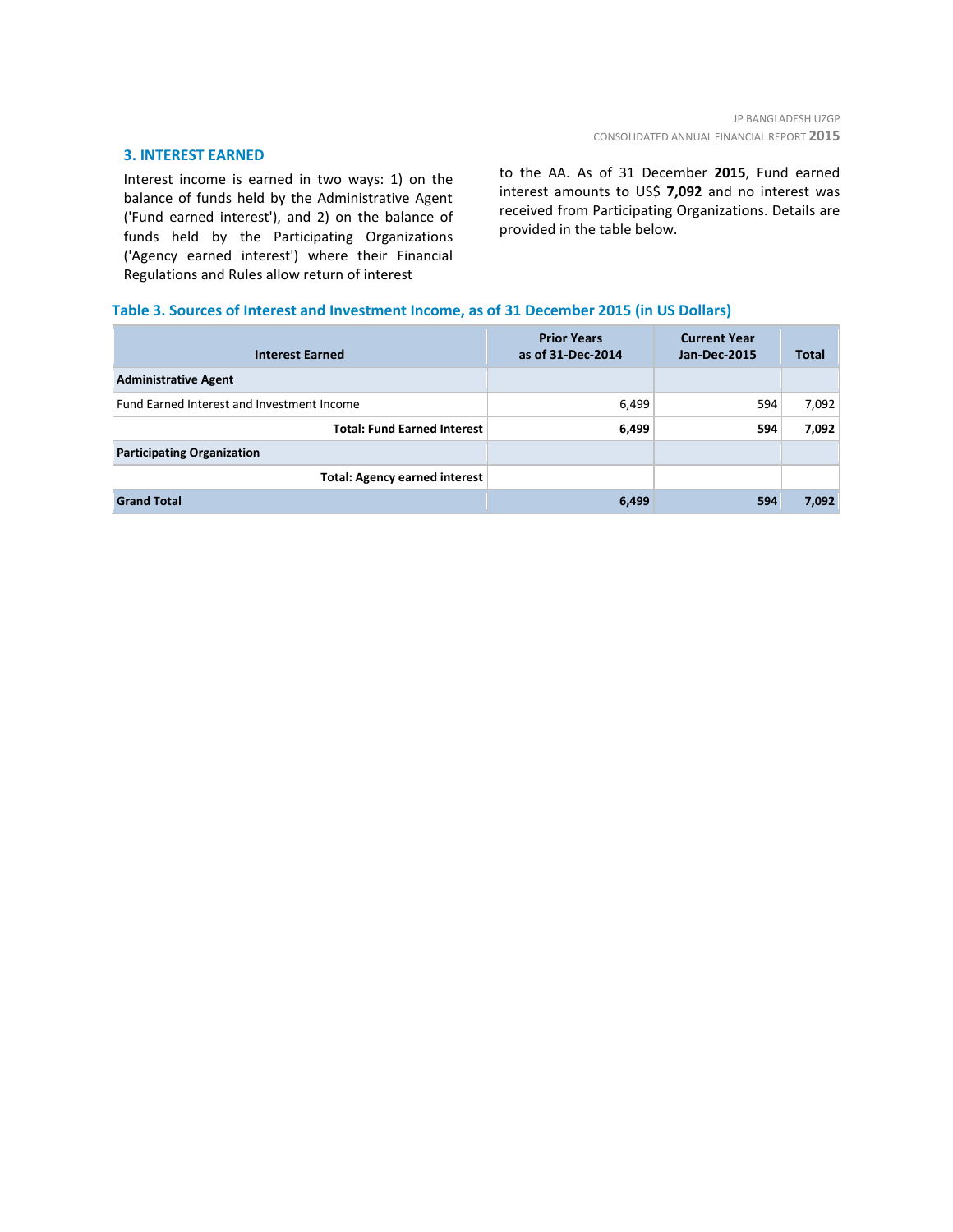### **4. TRANSFER OF FUNDS**

Allocations to Participating Organizations are approved by the Steering Committee and disbursed by the Administrative Agent. As of 31 December **2015**, the AA has transferred US\$ **4,871,216** to **2** Participating Organizations (see list below).

Table 4 provides additional information on the refunds received by the MPTF Office, and the net funded amount for each of the Participating Organizations.

# **Table 4. Transfer, Refund, and Net Funded Amount by Participating Organization, as of 31 December 2015 (in US Dollars)**

| Participating      | Prior Years as of 31-Dec-2014 |                |                   | <b>Current Year Jan-Dec-2015</b> |                |                   | Total            |                |                   |
|--------------------|-------------------------------|----------------|-------------------|----------------------------------|----------------|-------------------|------------------|----------------|-------------------|
| Organization       | <b>Transfers</b>              | <b>Refunds</b> | <b>Net Funded</b> | <b>Transfers</b>                 | <b>Refunds</b> | <b>Net Funded</b> | <b>Transfers</b> | <b>Refunds</b> | <b>Net Funded</b> |
| <b>UNCDF</b>       | 740,639                       |                | 740,639           | 379.740                          |                | 379.740           | 1,120,379        |                | 1,120,379         |
| <b>UNDP</b>        | 2,479,531                     |                | 2,479,531         | 1,271,305                        |                | 1,271,305         | 3,750,836        |                | 3,750,836         |
| <b>Grand Total</b> | 3,220,170                     |                | 3,220,170         | 1,651,045                        |                | 1,651,045         | 4,871,216        |                | 4,871,216         |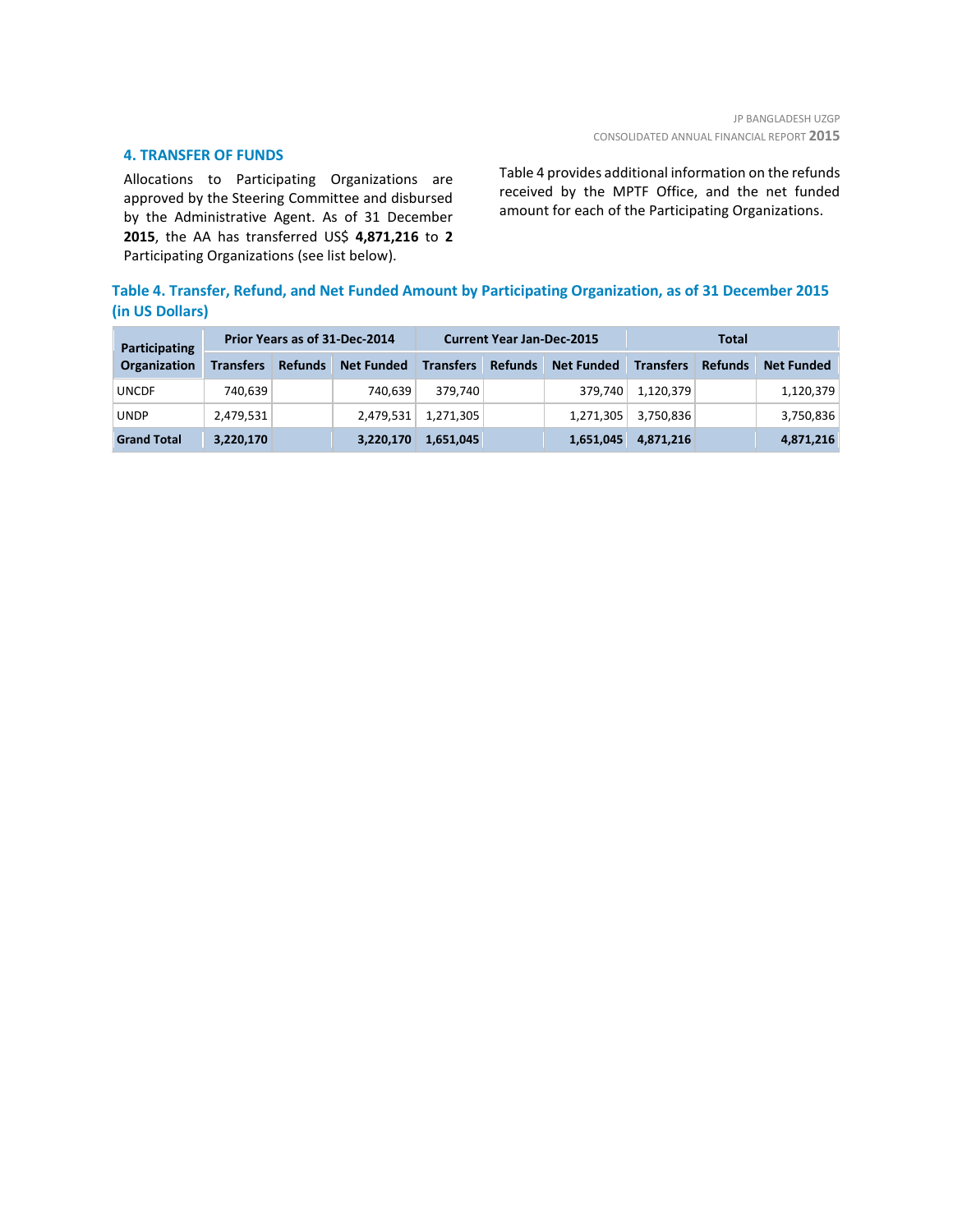# **5. EXPENDITURE AND FINANCIAL DELIVERY RATES**

All final expenditures reported for the year **2015** were submitted by the Headquarters of the Participating Organizations. These were consolidated by the MPTF Office.

# **5.1 EXPENDITURE REPORTED BY PARTICIPATING ORGANIZATION**

As shown in table below, the cumulative net funded amount is US\$ **4,871,216** and cumulative expenditures reported by the Participating Organizations amount to US\$ **4,705,430**. This equates to an overall Fund expenditure delivery rate of **97** percent.

# **Table 5.1 Net Funded Amount, Reported Expenditure, and Financial Delivery by Participating Organization, as of 31 December 2015 (in US Dollars)**

|                                             |                           |                             | <b>Expenditure</b>                      |                                     |                   |                           |
|---------------------------------------------|---------------------------|-----------------------------|-----------------------------------------|-------------------------------------|-------------------|---------------------------|
| <b>Participating</b><br><b>Organization</b> | Approved<br><b>Amount</b> | <b>Net Funded</b><br>Amount | <b>Prior Years</b><br>as of 31-Dec-2014 | <b>Current Year</b><br>Jan-Dec-2015 | <b>Cumulative</b> | <b>Delivery Rate</b><br>% |
| <b>UNCDF</b>                                | 1,120,379                 | 1,120,379                   | 624,004                                 | 480,651                             | 1,104,655         | 98.60                     |
| <b>UNDP</b>                                 | 3,750,836                 | 3,750,836                   | 2,454,091                               | 1,146,684                           | 3,600,776         | 96.00                     |
| <b>Grand Total</b>                          | 4,871,216                 | 4,871,216                   | 3,078,095                               | 1,627,335                           | 4,705,430         | 96.60                     |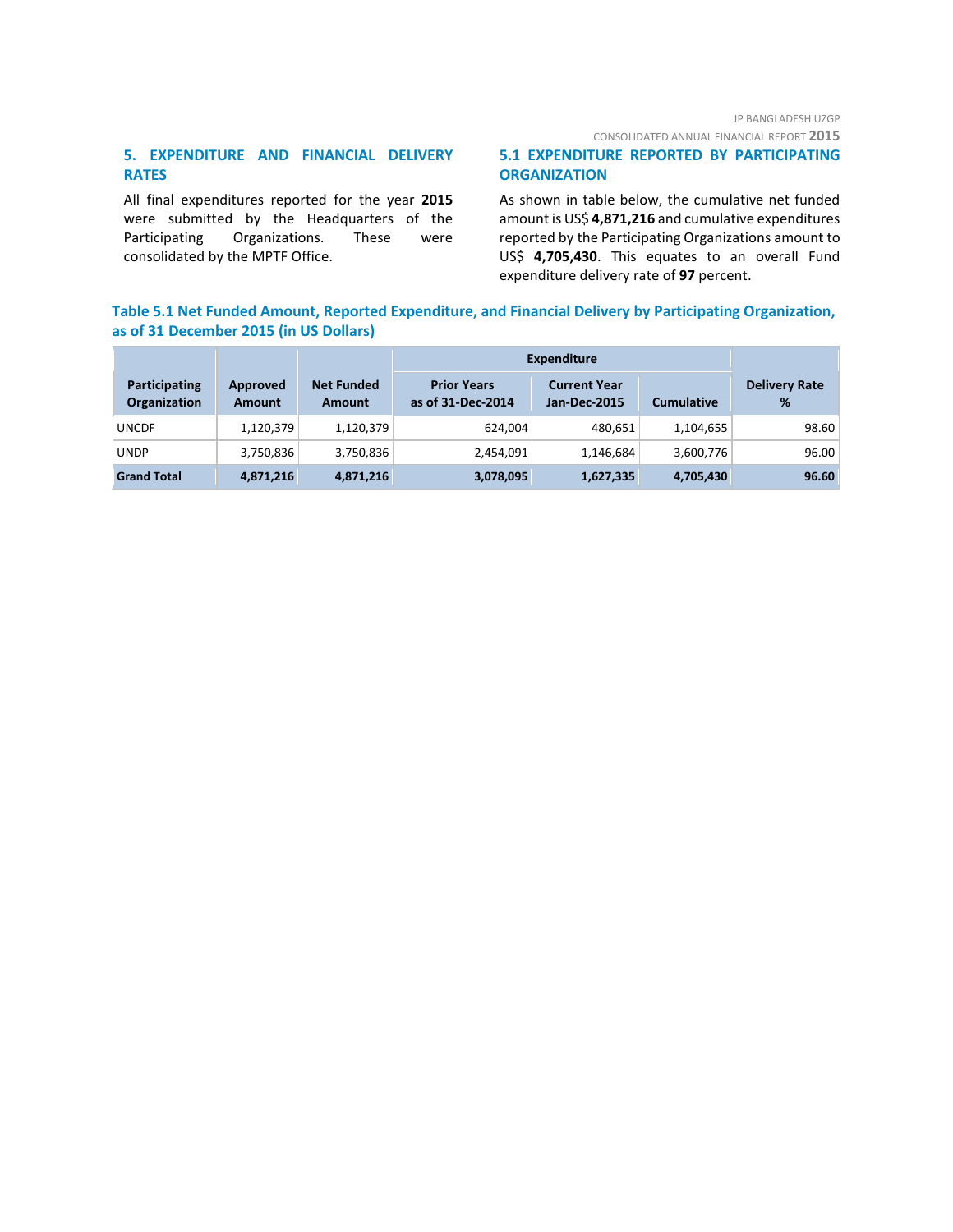#### **5.2 EXPENDITURE REPORTED BY CATEGORY**

\_\_\_\_\_\_\_\_\_\_\_\_\_\_\_\_\_\_\_\_\_\_

Project expenditures are incurred and monitored by each Participating Organization and are reported as per the agreed categories for inter-agency harmonized reporting.

Table 5.2 reflects expenditure reported in the UNDG expense categories.

### **2012 CEB Expense Categories**

- 1. Staff and personnel costs
- 2. Supplies, commodities and materials
- 3. Equipment, vehicles, furniture and depreciation
- 4. Contractual services
- 5. Travel
- 6. Transfers and grants
- 7. General operating expenses
- 8. Indirect costs

#### **Table 6. Expenditure by UNDG Budget Category, as of 31 December 2015 (in US Dollars)**

|                                                      | <b>Expenditure</b>                      |                                            |              |                                                     |
|------------------------------------------------------|-----------------------------------------|--------------------------------------------|--------------|-----------------------------------------------------|
| Category                                             | <b>Prior Years</b><br>as of 31-Dec-2014 | <b>Current Year</b><br><b>Jan-Dec-2015</b> | <b>Total</b> | <b>Percentage of Total</b><br><b>Programme Cost</b> |
| Supplies, Commodities, Equipment and Transport (Old) |                                         |                                            |              |                                                     |
| Personnel (Old)                                      |                                         | ٠                                          |              |                                                     |
| Training of Counterparts(Old)                        |                                         |                                            |              |                                                     |
| Contracts (Old)                                      |                                         |                                            |              |                                                     |
| Other direct costs (Old)                             |                                         |                                            |              |                                                     |
| Staff & Personnel Cost (New)                         | 36,505                                  | 10,569                                     | 47,074       | 1.07                                                |
| Suppl, Comm, Materials (New)                         | 237                                     |                                            | 237          | 0.01                                                |
| Equip, Veh, Furn, Depn (New)                         | 314,204                                 | 8,382                                      | 322,586      | 7.32                                                |
| Contractual Services (New)                           | 487,374                                 | 217,258                                    | 704,632      | 15.98                                               |
| Travel (New)                                         | 52,267                                  | 26,410                                     | 78,677       | 1.78                                                |
| Transfers and Grants (New)                           | 276,948                                 | 393,000                                    | 669,948      | 15.20                                               |
| <b>General Operating (New)</b>                       | 1,704,951                               | 880,020                                    | 2,584,971    | 58.64                                               |
| <b>Programme Costs Total</b>                         | 2,872,486                               | 1,535,639                                  | 4,408,125    | 100.00                                              |
| <sup>1</sup> Indirect Support Costs Total            | 205,609                                 | 91,697                                     | 297,305      | 6.74                                                |
| <b>Total</b>                                         | 3,078,095                               | 1,627,335                                  | 4,705,430    |                                                     |

**<sup>1</sup> Indirect Support Costs** charged by Participating Organization, based on their financial regulations, can be deducted upfront or at a later stage during implementation. The percentage may therefore appear to exceed the 7% agreed-upon for on-going projects. Once projects are financially closed, this number is not to exceed 7%.